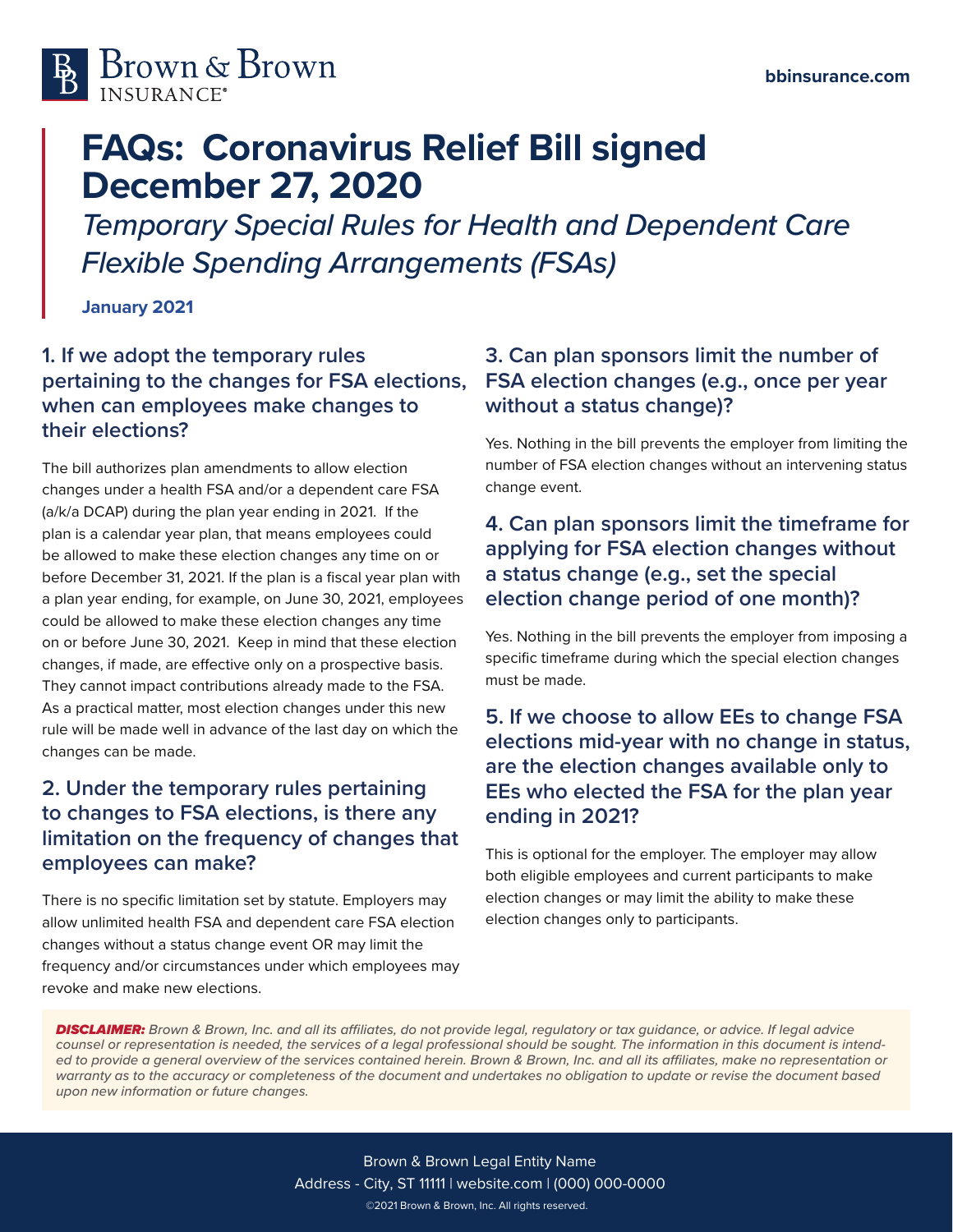#### **6. If we choose to allow EEs to change FSA elections mid-year with no change in status, can we restrict the types of changes allowed?**

Yes. Nothing in the bill prevents an employer from limiting the types of election changes allowed. For instance, an employer could authorize only election changes to increase the annual benefit amount, or allow election changes to reduce the annual benefit amount only to the extent that the election is not reduced below the amount of reimbursements the employee has received.

#### **7. Does the bill allow us to refund unused FSA account balances?**

No. While the bill allows employers to amend their plans to allow employees to change their FSA elections during the plan year ending in 2021, such election changes must be effective prospectively, which means no refunds of amounts contributed prior to the date on which the election change is made are allowed.

#### **8. Are the annual FSA limits based on the plan?**

Health FSA limits are based on the plan year.

Dependent care FSA limits are based on the individual's tax year, which is the calendar year for most employees.

#### **9. Do the temporary rules regarding FSA election changes contained in the bill allow election changes with respect to other benefits?**

No. Unlike the prior relief provided by the IRS with respect to election changes during the 2020 calendar year, the temporary election change rules contained in the new relief bill apply only to FSA elections. For example, no relief was provided with respect to pre-tax elections for group health plan premiums.

### **10. Does the bill authorize an FSA to offer both a carryover and a grace period following the plan years ending in 2020 or 2021?**

No. Employers must choose between the special carryover or grace period relief provided under the bill.

#### **11. If a plan sponsor has both a health FSA and a dependent care FSA, can it elect to offer the temporary carryover for the dependent care FSA if it currently has a grace period on the health FSA but no grace period on the dependent care FSA?**

Yes. The health FSA and dependent care FSA are separate accounts, even though they are part of the same overall cafeteria plan. Therefore, separate claims provisions can be adopted for each spending account. The employer may continue to administer the grace period for their health FSA and adopt a carryover provision for the dependent care FSA under the temporary flexibility rules.

### **12. If there is neither a grace period nor a carryover provision currently, can the plan sponsor adopt a new grace period for the 2020 plan year and allow for up to 12 months after the end of the plan year to incur expenses?**

The legislation permits employers to extend an existing grace period for the current year, but it is unclear from the guidance currently available whether employers might be able to adopt a new grace period for the plan year ending in 2020. That said, it might be reasonable to interpret the legislation as allowing employers to do so if we look at the intent of the temporary flexibility contained in the Act. Because of this ambiguity, we recommend seeking legal advice for employers wishing to add a grace period to a 2020 plan year that has ended.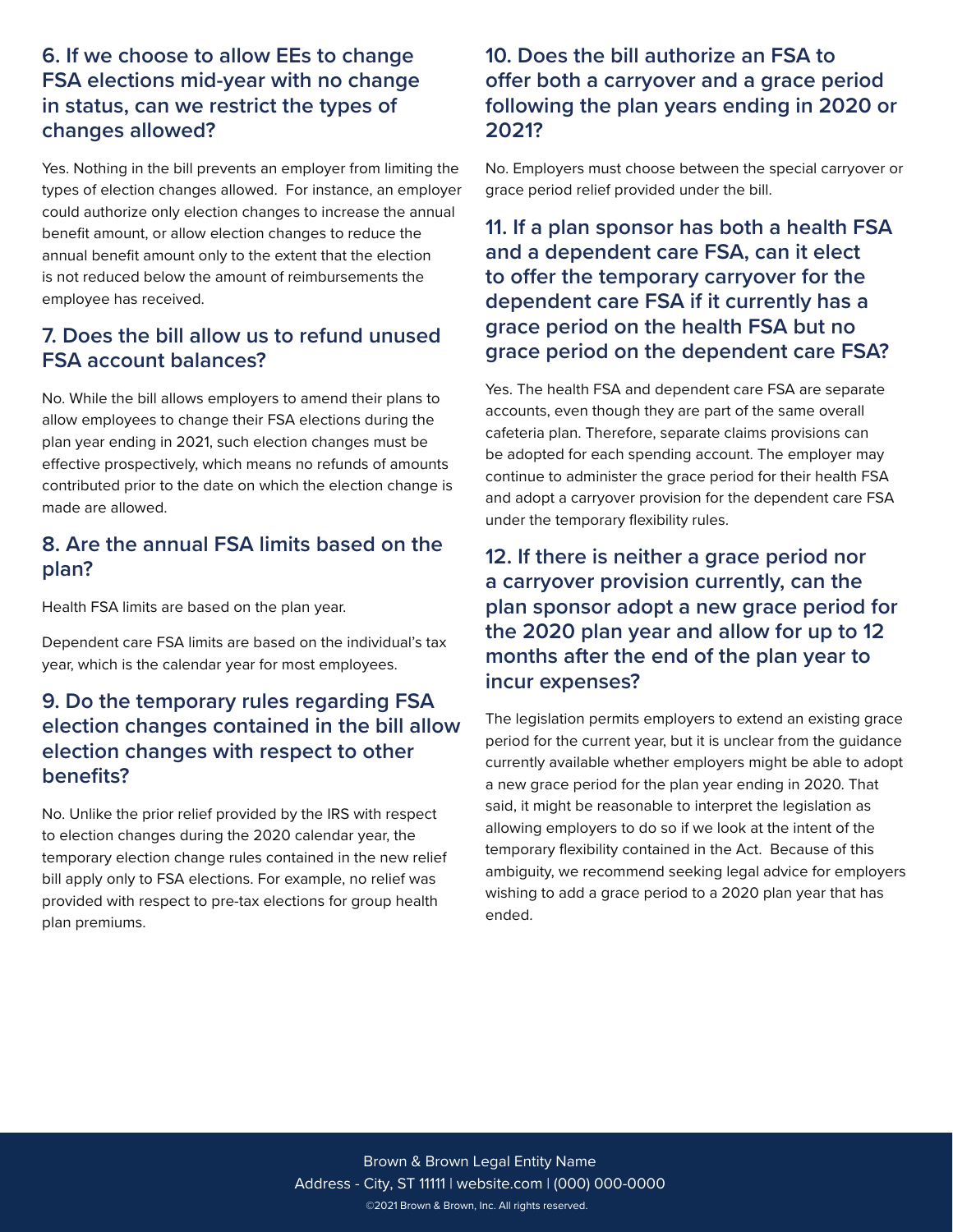### **13. If the employer allows for the full carryover from the plan year ending in 2020 into the 2021 plan year, does the employer have to offer employees an opportunity to change their annual elections?**

No. Each of the temporary relief measures included in the bill is independent of the other. The plan sponsor may adopt the temporary election flexibility, the carryover feature, or the plan sponsor may adopt both changes in tandem.

**14. If an employer chooses to adopt a carryover provision for their dependent care FSA or health FSA, do the balances carried over have to be counted against the employee's dependent care FSA or health FSA limits during the next plan year?** 

The bill does not address this issue (i.e., it does not specifically change the current rules). Under existing rules regarding maximums:

- Funds carried into the new plan year under a health FSA will not impact the amount of FSA salary reductions that
- . may be made for the next plan year
- The dependent care FSA rules limit the amount of nontaxable dependent care FSA benefits an individual may receive during his/her taxable year (i.e., the calendar year) to \$5,000 for an individual, head of household, or married taxpayer filing a joint return (\$2,500 for a married taxpayer filing a separate tax return from his/her spouse). At this time, it is unclear whether any carried over account balance plus any new salary reduction contributions made to the dependent care FSA could result in any reimbursements in excess of those limits becoming taxable. •

#### **15. If we extend the grace period under our health FSA and/or dependent care FSA, when will the extended grace period expire?**

First, note that the bill authorizes employers to amend their plans to extend the grace period to a maximum of 12 months. An employer may choose to use a shorter extended grace period if it wishes to do so. Here are some examples of when the grace period will expire if the employer chooses to use the full 12-month grace period:

- For a calendar year plan, the extended grace period following the plan year ending December 31, 2020 will run until December 31, 2021.
- For a calendar year plan, the extended grace period following the plan year ending December 31, 2021 will run until December 31, 2022.
- For a fiscal year plan with a plan year ending June 30th, the extended grace period following the plan year ending June 30, 2020 will run until June 30, 2021.
- For a fiscal year plan with a plan year ending June 30th, the extended grace period following the plan year ending June 30, 2021 will run until June 30, 2022.

## **16. If we adopt the provision allowing former participants to continue to receive reimbursements under the health FSA during the remainder of the plan year, how long will we need to provide reimbursements to former employees?**

According to the bill, a health FSA may be amended to allow an employee who ceases participation in the plan during the 2020 and/or 2021 calendar year to continue to receive reimbursements from his/her unused benefits or contributions (i.e., the account balance) through the end of the plan year in which such participation ceased including any grace period. Consider the following examples:

Employee's participation in a calendar year plan terminates • on March 15, 2021 due to a termination of employment. The health FSA has no grace period. At the time of termination, employee's account balance is \$1,000. Employee has until December 31, 2021 to incur reimbursable expenses and spend down the \$1,000 account balance.

©2021 Brown & Brown, Inc. All rights reserved. Brown & Brown Legal Entity Name Address - City, ST 11111 | website.com | (000) 000-0000